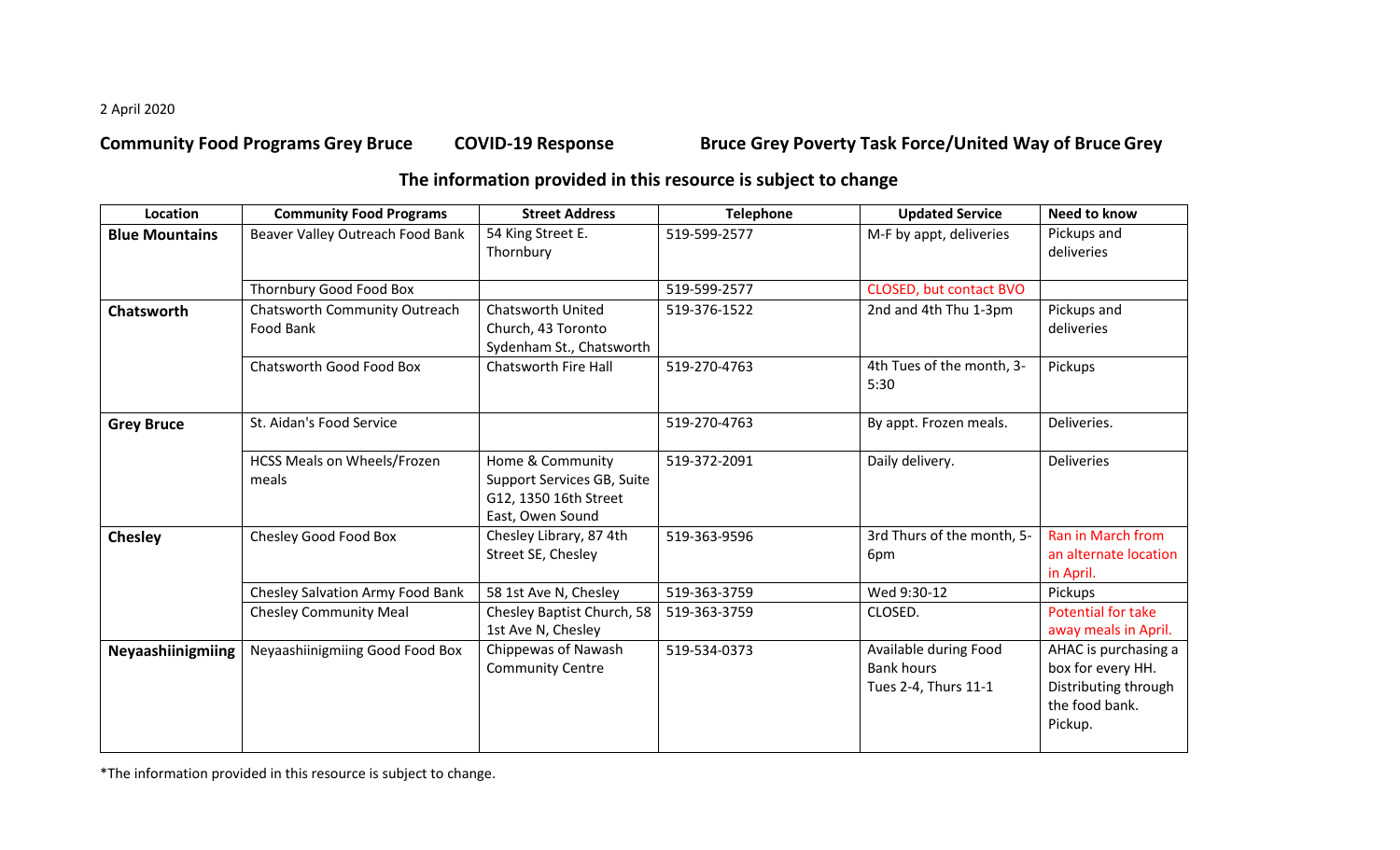| Location          | <b>Community Food Programs</b>               | <b>Street Address</b>                                         | <b>Telephone</b>        | <b>Updated Service</b>                           | <b>Need to know</b>                                                                                                          |
|-------------------|----------------------------------------------|---------------------------------------------------------------|-------------------------|--------------------------------------------------|------------------------------------------------------------------------------------------------------------------------------|
|                   | Neyaashiinigmiing Food Bank                  | Chippewas of Nawash<br><b>Community Centre</b>                | 519-534-4918            | Tues 2-4, Thurs 11-1                             | Deliveries.                                                                                                                  |
| <b>Dundalk</b>    | Dundalk and District Food Bank               | Library, 80 Proton St, N.<br><b>Dundalk</b>                   | 519-923-0454            | Tuesdays 1pm by apt                              | Seeking alternative<br>location for April.                                                                                   |
|                   | Dundalk Good Food Box                        | McIntyre Building,<br><b>Dundalk</b>                          | 519-923-5974            | 4th Thurs of the month<br>9:30-10:30 & 4:30-5:30 | Closed in March.<br>Plans to operate in<br>April. Local producer<br>(Lennox farms) is<br>operating a food box<br>every week. |
| <b>Durham</b>     | Durham and District Food Bank                | 350 Douglas St, Durham                                        | 519-369-6860            | Tues and Fri 9-11                                | Deliveries.                                                                                                                  |
|                   | Durham Good Food Box                         | Foursquare Gospel Church                                      | 519-369-5363            | 3rd Thurs of the month<br>9:30-11:30 & 6-6:30    | Pick up.                                                                                                                     |
| <b>Flesherton</b> | <b>Flesherton and Community Food</b><br>Bank | Cedarside Campus, 46<br>Collingwood St,<br>Flesherton         | 519-599-3576            | 2nd and 4th Tues 1-12, by<br>appointment         |                                                                                                                              |
| <b>Hanover</b>    | Hanover Salvation Army Food Bank             | <b>Hanover Community</b><br>Church, 581 12th St,<br>Hanover   | 519-364-3450            | By appt.                                         |                                                                                                                              |
|                   | Saint Vincent De Paul                        | Holy Family Church, 352<br>10th Ave., Hanover                 | 519-364-1973            | 2nd and 4th Thurs 1:15pm                         | Pick up.                                                                                                                     |
| Kincardine        | Kincardine Good Food Box                     | Knox Presbyterian Church                                      | 519-396-4263            | 3rd Tues of the month<br>9:30-12:30              |                                                                                                                              |
|                   | Kincardine Ministerial Food Bank             | Church of the Messiah,<br>415 Russell St., Kincardine         | 519-396-2185            | <b>Thurs 10-1</b>                                |                                                                                                                              |
| Lion's Head       | Lion's Head and District Food Bank           | <b>Revival Centre Thrift</b><br>Shop, 2617 HWY 6,<br>Ferndale | 519-378-8842            | By appt, pickup & delivery                       |                                                                                                                              |
| Lucknow           | Lucknow Good Food Box                        | Lucknow Christian Reform<br>Church                            | bigcohoona@hushmail.com | 2nd Friday of the month<br>9:30-11:30            | Seeking new location<br>for April.                                                                                           |
| <b>Markdale</b>   | Markdale and District Food bank              | 14 George St, Markdale                                        | 519-986-3841            | 2nd and 4th Thurs 10-12                          |                                                                                                                              |
|                   | Markdale Good Food Box                       | 55 Victoria St, Markdale                                      | 519-986-3091            | <b>CLOSED</b>                                    | CHC closed.                                                                                                                  |

\*The information provided in this resource is subject to change.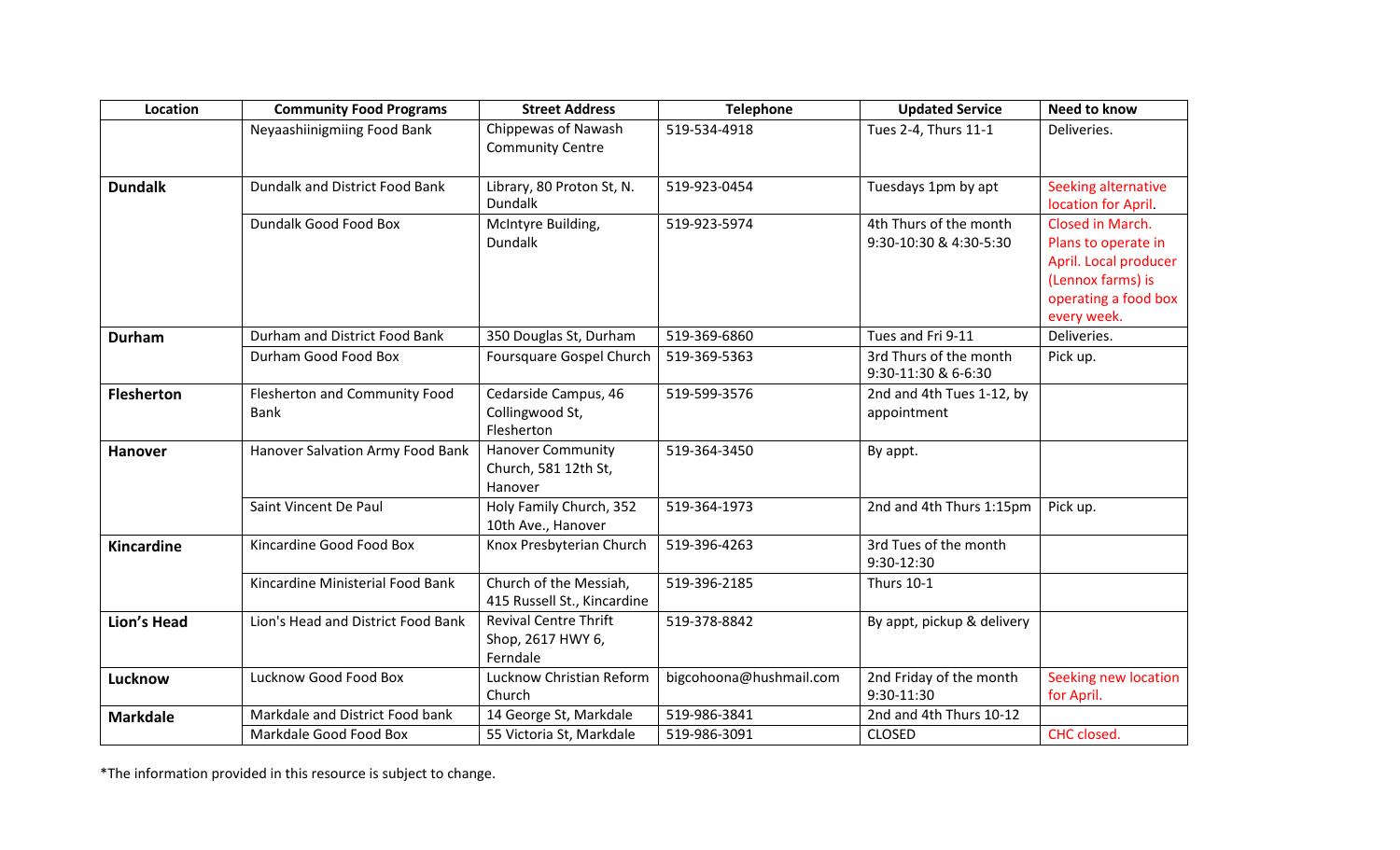| Location          | <b>Community Food Programs</b>                                     | <b>Street Address</b>                                                       | <b>Telephone</b> | <b>Updated Service</b>                               | Need to know                                       |
|-------------------|--------------------------------------------------------------------|-----------------------------------------------------------------------------|------------------|------------------------------------------------------|----------------------------------------------------|
|                   | South East Grey Community Health<br>Centre                         | 55 Victoria St, Markdale                                                    | 519-986-2222     | <b>Frozen meals for CHC</b><br>Clients only.         |                                                    |
|                   | The Canadian Mental Health<br><b>Association Grey Bruce Branch</b> | 55 Victoria St, Markdale                                                    | 519-986-7491     | Clients only.                                        |                                                    |
| <b>Meaford</b>    | <b>Golden Town Outreach</b>                                        | Church of the Nazarene,<br>lower level, 34<br>Trowbridge St. W.,<br>Meaford | 519-538-4550     | Mon 9:30-11:30, Thur<br>$5:30-7:30$                  |                                                    |
|                   | Meaford Good Food Box                                              | St. Vincent Community<br>Centre                                             | 519-538-4654     | CLOSED.                                              | CLOSED.                                            |
| <b>Owen Sound</b> | <b>CMHA - Union Place Meal</b>                                     | 1026 1st Avenue East<br>(behind Union Place),<br>Owen Sound                 | 519-371-3642     | M-F, 10-11am, take out<br>brunch                     | Open to public.                                    |
|                   | <b>OSHaRE</b>                                                      | 946 3rd Avenue East,<br>Owen Sound                                          | 519-376-3899     | M-Sat, 11-1 lunch to go,<br>M-F, 4-6pm dinner to go. | Pick up.                                           |
|                   | Owen Sound Good Food Box                                           | 946 3rd Avenue East,<br>Owen Sound                                          | 519-376-3899     | 4th Thurs of the month<br>$12 - 2$                   | Pick up. Deliveries<br>through agencies.           |
|                   | Safe 'N Sound                                                      | 310 8th St East, Owen<br>Sound                                              | 519-470-7233     | Hot lunch has stopped.<br>Pantry open.               | Direct clients to<br>OSHaRE for packed<br>lunches. |
|                   | Salvation Army Community and<br><b>Family Services Food Bank</b>   | 365 14th Street West,<br>Owen Sound                                         | 519-371-0957     | Mon-Fri 9-12 & 1-3, by<br>appointment                |                                                    |
| <b>Paisley</b>    | Paisley and Community Food Bank                                    | Immanuel Evangelical<br>Missionary Church, 307<br>Balaklava St, Paisley     | 519-353-5270     | 2nd and last Thurs 10-2,<br>by appt                  |                                                    |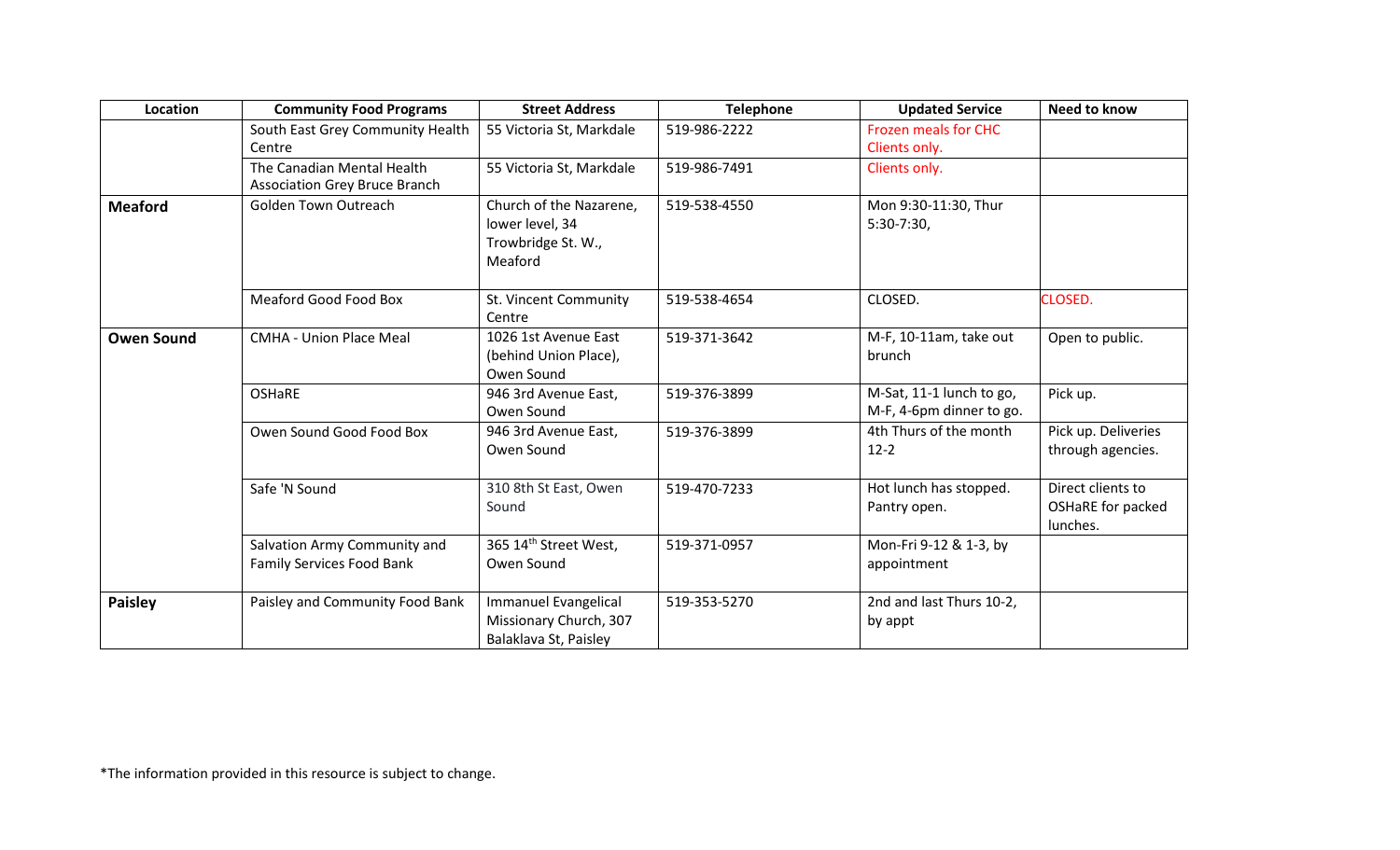| Location                              | <b>Community Food Programs</b>             | <b>Street Address</b>                                                      | <b>Telephone</b>          | <b>Updated Service</b>                         | Need to know                                      |
|---------------------------------------|--------------------------------------------|----------------------------------------------------------------------------|---------------------------|------------------------------------------------|---------------------------------------------------|
| <b>Port Elgin</b>                     | Living Hope Food Basket                    | 515 Goderich St. (Maple<br>Square Mall Basement),<br>Port Elgin            | 519-832-1330              | Tues 12-3 & Thurs 12-3                         |                                                   |
|                                       | Living Hope Community Meal                 | 515 Goderich St. (Maple<br>Square Mall Basement),<br>Port Elgin            | 519-832-1330              | CLOSED.                                        | CLOSED.                                           |
|                                       | Saugeen Shores Good Food Box               | 515 Goderich St. (Maple<br>Square Mall Basement),<br>Port Elgin            | 519-373-6759              | 2 <sup>nd</sup> Thurs of month.                | Closed in March.<br>Considering open in<br>April. |
|                                       | Saugeen Shores Salvation<br>Army Food Bank | 614 Barnes Ave, Port Elgin                                                 | 519-389-3942              | Tues-Fri 10-2, no<br>appointment.              |                                                   |
| <b>Saugeen First</b><br><b>Nation</b> | Saugeen First Nation Good Food<br>Box      | Mino Bimaadsawin Health<br>Centre, SFN                                     | 519-797-3792 ext. 1009    | 2nd Thur of the month,<br>$12 - 4,$            |                                                   |
|                                       | Saugeen First Nation Food Bank             | 37 Mason Drive, SFN                                                        | 519-372-5926              | Deliveries only, call to<br>request food.      |                                                   |
| <b>Sauble Beach</b>                   | Sauble Beach and Area Good Food<br>Box     |                                                                            |                           |                                                | CLOSED.                                           |
| <b>Tara</b>                           | Tara Area Food Bank                        | Christ Anglican Church, 56<br>Bruce Rd. 17, Tara                           | 226-568-3092              | Wed 1-4pm                                      | Pickup. Can do<br>deliveries.                     |
|                                       | Tara Good Food Box                         | Tara Legion Order,<br><b>Bluewater Feeds and</b><br><b>Country Cousins</b> | taragoodfoodbox@gmail.com | 4th Tues of the month 11-<br>5                 | Location to be<br>confirmed.                      |
| <b>Teeswater</b>                      | <b>Teeswater Good Food Box</b>             | <b>Teeswater Town Hall</b>                                                 | 519-392-6884              | 2 <sup>nd</sup> Tues of month, 10:15-<br>11:30 | <b>Need new location</b><br>for April.            |